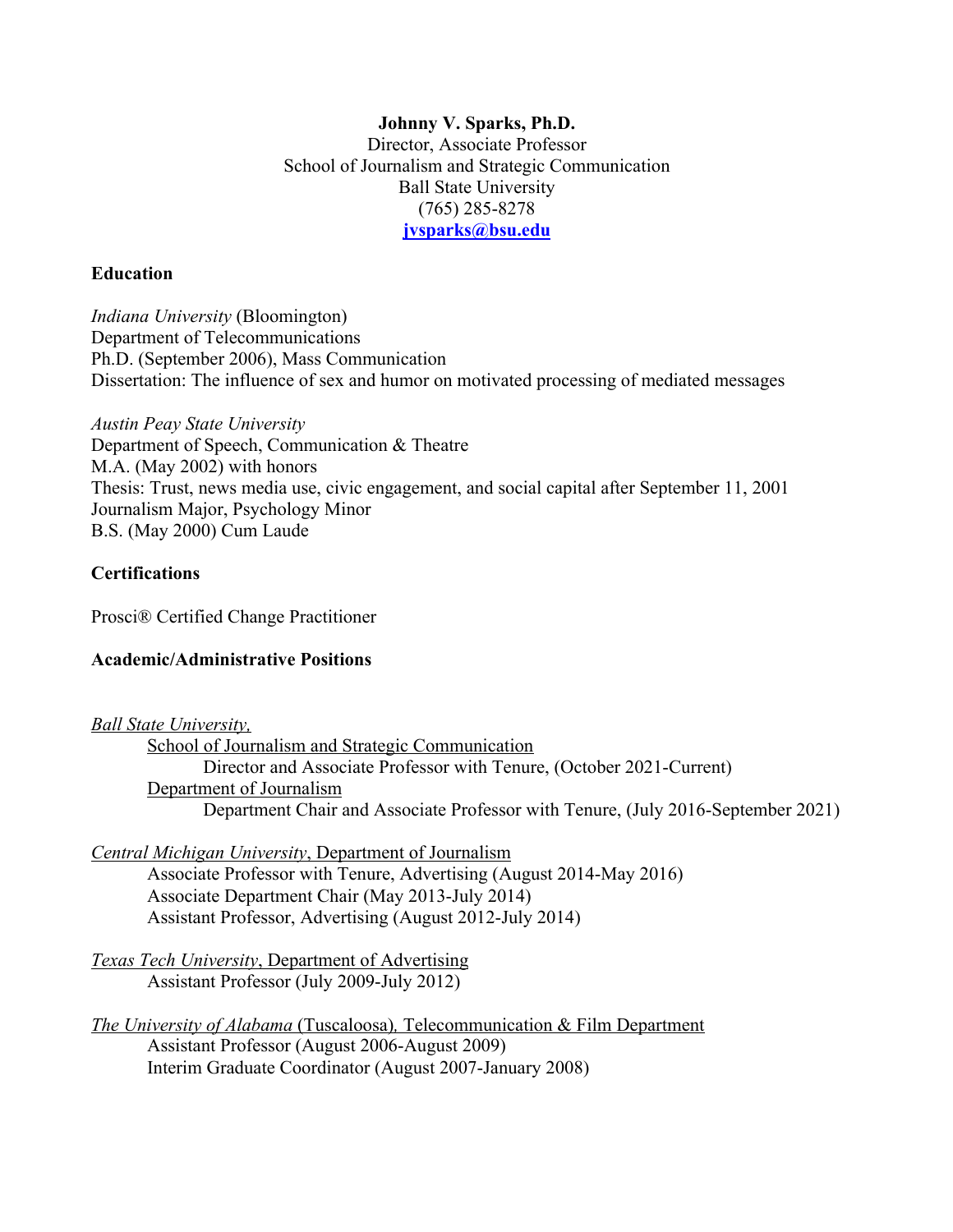#### *Indiana University* (Bloomington)

*The Kinsey Institute,* Predoctoral Fellow (September 2005-August 2006) *Institute for Communication Research*, Research Assistant (Summer 2003-Summer 2004) Teaching Assistant, Spring 2003, Fall 2004, Spring 2005

#### *Austin Peay State University*

Director of Student Publications (January 2002-August 2002)

#### **Research**

#### *Publications*

#### *Peer-Reviewed Journal Articles*

- 1. Spillman, M.M., **Sparks, J.V.**, & Kuban, A.J. (2019). The use of comprehensive exit exams in program assessment: Benefits, challenges & best practices. *Journal of Media Education, 10*(3).
- 2. Wirtz, J. G., **Sparks, J.V.**, & Zimbres, T. M. (2018). The effect of exposure to sexual appeals in advertisements on memory, attitude, and purchase intention: A meta-analytical review, *International Journal of Advertising*, *37*, 2, 168-198, doi: 10.1080/02650487.2017.1334996
- 3. **Sparks, J. V.** & Chung, S. (2016). The effects of psychobiological motivational traits on memory of in-game advertising messages, *Psychology & Marketing, 33,* 1, 60-68*,* DOI: 10.1002/mar.20840
- 4. **Sparks, J. V.** & Lang, A. (2015). Mechanisms underlying the effects of sexy and humorous content in advertisements, *Communication Monographs*, *82*, 1, 134-162, doi:10.1080/03637751.2014.976236
- 5. Chung, S. & **Sparks, J. V.** (2015). Motivated cognitive processing of in-game advertising, *Communication Research, 43*, 4, 518-541, doi:10.1177/0093650214566623.
- 6. Erzikova, E., Mills, C., & **Sparks, J. V.** (2014). Identity management in HIV-positive prisoners in Russia, *Russian Journal of Communication*, 6, 2, 143-154.
- 7. **Sparks, J. V.,** Chuang, W., & Chung, S. (2012, Fall). Continuous emotional responding to audio, video, and audiovisual sensory channels during television viewing, *Southwestern Mass Communication Journal, 28*, 1, 78-94.
- 8. **Sparks, J. V.,** Matthews, C., & Chung, S. (2011, Fall). The influence of arousal on encoding and storage of information in pleasant television messages, *Southwestern Mass Communication Journal, 27*, 1, 45-53.
- 9. **Sparks, J. V.** & Lang, A. (2010, October-December). An initial examination of the postauricular response as a physiological indicator of motivational activation during television viewing, *Communication Methods and Measures, 4,* 4, 311-330.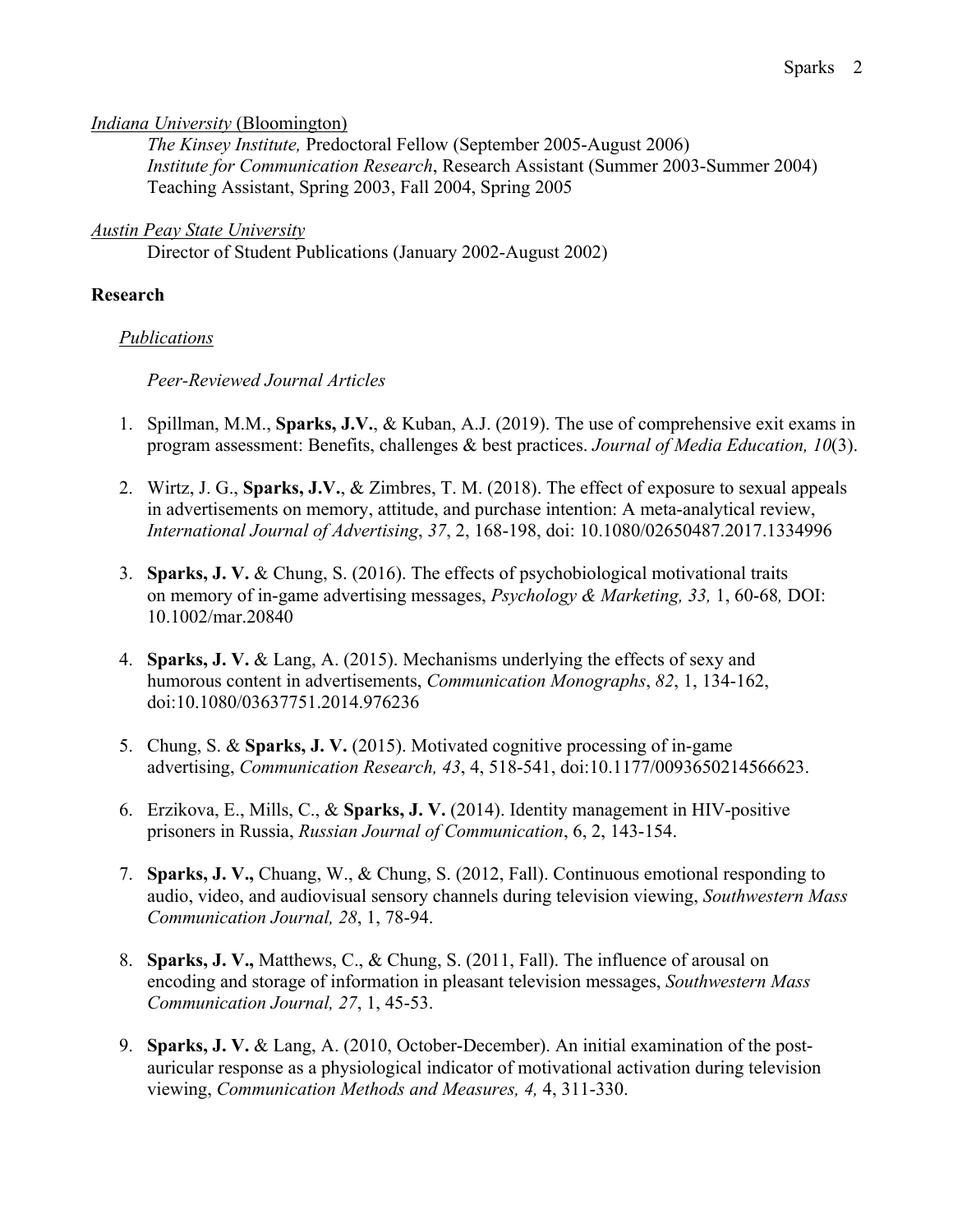- 10. Lang, A. Bradley, S., **Sparks, J. V.**, & Lee, S. (2007). Measuring individual differences in motivational activation: Predicting physiological and behavioral indicators of appetitive and aversive activation, *Communication Methods and Measures, 1,* 113-136.
- 11. McBride, K. R., Sanders, S. A., Janssen, E., Grabe, M. E., Bass, J., **Sparks, J. V.**, et al. (2007). Turning sexual science into news: Sex research and the media, *Journal of Sex Research*, *44*, 4, 347-358

*Book Chapter*

12. Stocking, H. S. & **Sparks, J. V.** (2007). Communicating the scientific complexities and uncertainties of behavioral science, In M. K. Welch-Ross & L. G. Fasig (Eds.), *Handbook on Communicating and Disseminating Behavioral Science*. Thousand Oaks, CA: Sage.

*Peer-Reviewed Published Abstracts*

- 13. **Sparks, J. V.** (2013). The influence of added motivational activation during television viewing on the post-auricular reflex [Abstract]. *Psychophysiology, 50*. (Suppl. 1)., S76. DOI: 10.1111/psyp.12121
- 14. Matthews, C. B., Wells, K. C., Hamilton, B. K., Lang, A., & **Sparks, J. V.** (2010). The heart knows best: Cognitive effort increases with added appetitive activation. [Abstract]. *Psychophysiology, 47. (Suppl. 1).*, *S33.*
- 15. **Sparks, J. V.** & Fox, J. (2008). Your funny ad makes me giggle, my ears wiggle, and helps me to remember you better: An examination of the influence of humorous content in television advertisements on appetitive activation and encoding [Abstract]. *Psychophysiology, 45. (Suppl. 1).*, *S98.*
- 16. **Sparks, J. V.** (2007). A Validation of the post-auricular response as an indicator of appetitive activation during television viewing [Abstract]. *Psychophysiology, 44 (Suppl. 1).*, S107-108.
- 17. Lang, A., **Sparks, J. V.**, Bradley, S. D., Lee. S., & Wang, Z. (2004). Processing arousing information: Psychophysiological predictors of motivated attention [Abstract]. *Psychophysiology, 41(Suppl. 1)*, S61.
- 18. Potter, R. F., **Sparks, J. V.**, Cummins, G. R., Lee, S.K. (2004). "I bleed crimson!": The impact of fan identification levels on viewers' attention and emotional response during sports news, [Abstract]. *Psychophysiology, 41(Suppl. 1)*, S62.
- 19. Angelini, J., Lee, S., Schwartz, N., **Sparks, J. V.**, & Lang, A. (2003). Processing radio public service announcements: Arousing content, production pacing, and children, [Abstract]. *Psychophysiology, 40(Suppl. 1)*, S23.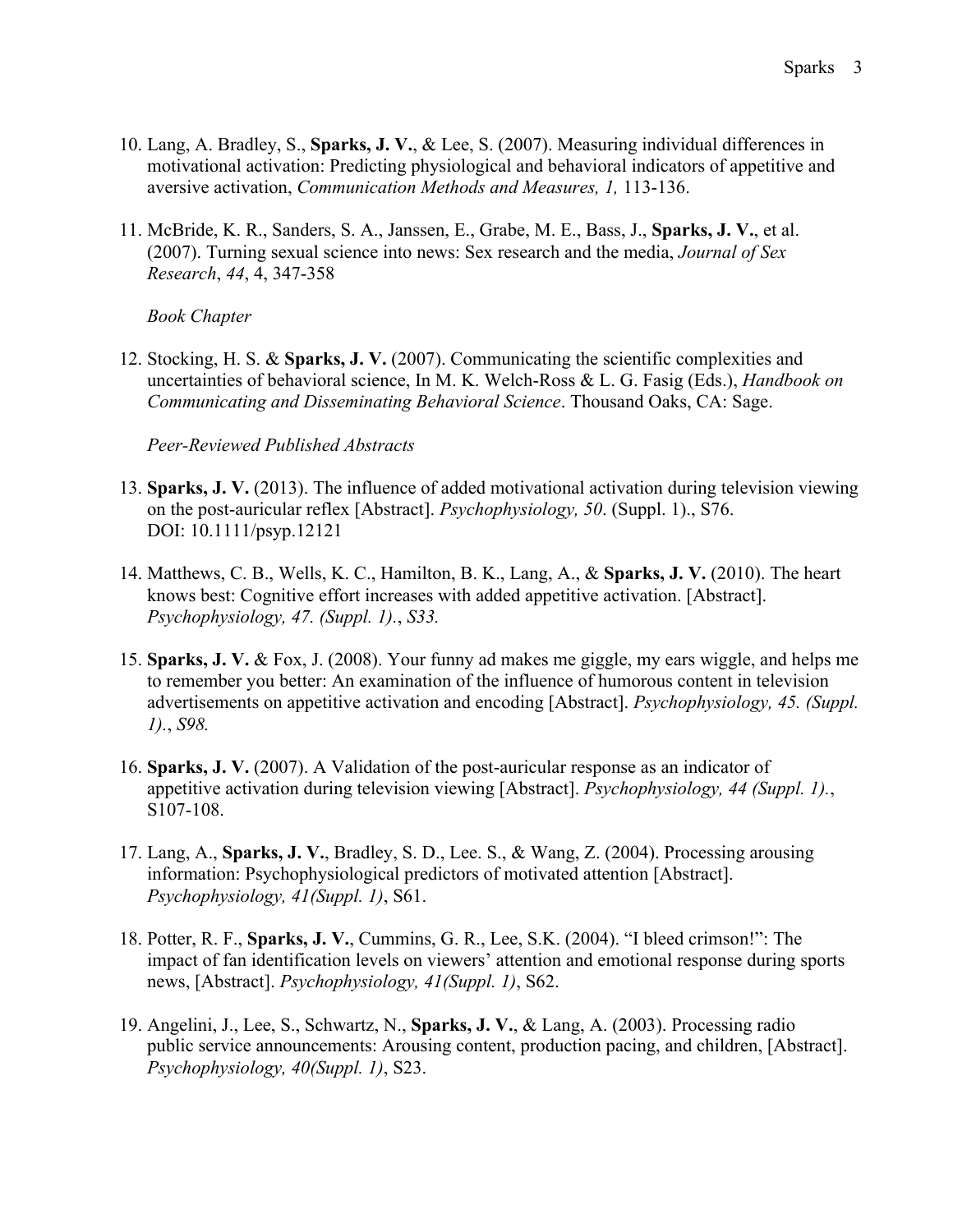#### *Conference Papers and Presentations*

*Top-Papers, Information Systems Division, International Communication Association* 

- 1. Chung, S. & **Sparks, J. V.** (2013, June). Motivated cognitive processing of in-game advertising (Top Paper). *Paper presented to the Information Systems Division of the International Communication Association at its annual conference, London.*
- 2. **Sparks, J. V.** & Lang, A. (2009, May). Examining the influence of emotional, sexy, and humorous content on motivated cognitive processing of television advertisements (Top Paper). *Paper presented to the Information Systems Division of the International Communication Association at its annual conference, Chicago, IL.*

#### *Additional Peer-Reviewed Conference Papers and Presentations*

- 3. Chung, S. & **Sparks, J. V.** (2021, August). Cognitive and attitudinal processing of visual frames in 360-degree environmental corporate social responsibility (CSR) messages. *Paper presented to the Visual Communication Division of the Association for Education in Journalism and Mass Communication at its annual conference, Online.*
- 4. **Sparks, J. V.** (2021, February). Panelist: Higher Ed's "New Frontier," *Presented to Association of Schools of Journalism and Mass Communication Winter Workshop (Online): Leadership in Times of Change: The Pandemic, Social and Racial Justice, and Economic Uncertainty*.
- 5. **Sparks, J. V.** (2016, March). You've set the lab; you trained the grad students! Now what? How to start your first psychophysiological study. *Presented to Your Brain on Advertising: Psychophysiological and Neuroscientific Approaches to Studying Advertising Effects and Processes Preconference of the American Academy of Advertising annual conference*, Seattle, Wash.
- 6. **Sparks, J. V.** & Chung, S. (2015, March). The influence of game players' motivational traits on cognitive processing of in-game advertising. *Paper presented at the American Academy of Advertising at its annual conference*, Chicago, IL.
- 7. Chung, S., Kim, H. S., & **Sparks, J. V.** (2015, April). Linking individuals' psychobiological motivational traits to attitudinal and cognitive perceptions in the HIV/AIDS prevention model. *Paper presented at the D. C. Health Communication Conference,* Fairfax, VA.
- 8. **Sparks, J. V.** & Carson, M. (October, 2014). Conceptualization of graduate exit exams: Enhancing quality and culture*. Paper presented to Assessment Institute*, *Indianapolis, IN.*
- 9. **Sparks, J. V.** & Chung, S. (May, 2014). Psychobiological Personality Traits and Game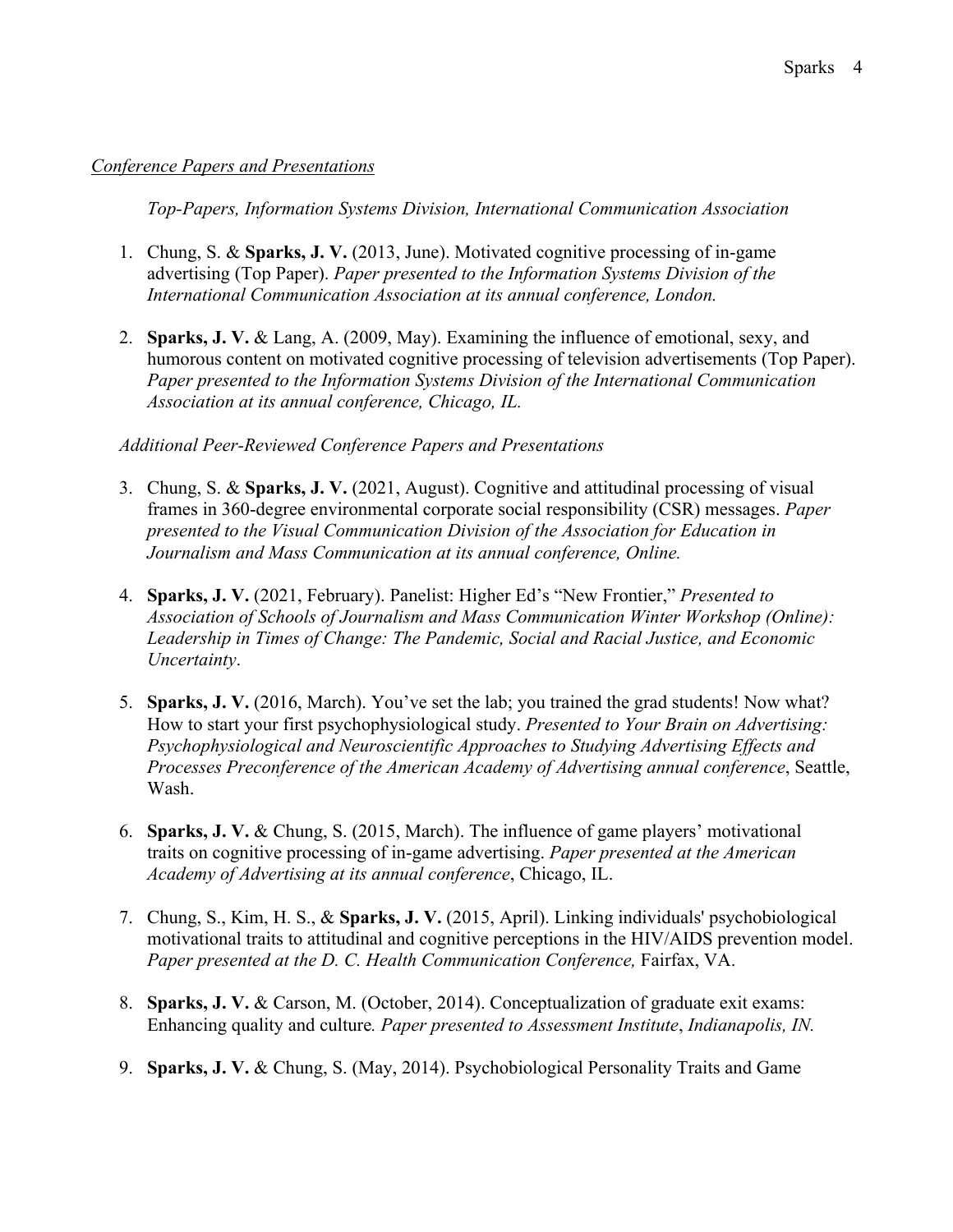Addiction, *Paper presented to Communication Science - Evolution, Biology, and Brains 2.0: Innovation in Theory and Methods Preconference of the International Communication Association at its annual conference, Seattle, WA.*

- 10. Wirtz, J., **Sparks, J. V.**, & Lyons, K. (August, 2012) Sex sells? A meta-analysis of the effect of sexual content in advertisements on persuasive outcomes. *Paper presented to the Advertising Division of the Association for Education in Journalism and Mass Communication at its annual conference, Chicago, IL.*
- 11. Chuang, W., **Sparks, J. V.**, Gardner, E. L. & Bradley, S. D. (2012, May). Continuous emotional responses to the audio, video, and audiovisual channels of television messages*. Paper presented to the Information Systems Division of the International Communication Association at its annual conference, Phoenix, AZ.*
- 12. Matthews, C. B., **Sparks, J. V.**, & Parrot, M. S. (2010, August). The influence of sexy and humorous content on motivated cognitive processing of television advertisements*. Paper presented to the Advertising Division of the Association for Education in Journalism and Mass Communication at its annual conference, Denver, CO.*
- 13. **Sparks, J. V.**, Gangadharbatla, H. S., Meisse, S. W., & Matthews, C. B. (2010, August). Motivated cognitive processing of risky and sexy video game content. *Paper presented to the Entertainment Studies Interest Group of the Association for Education in Journalism and Mass Communication at its annual conference, Denver, CO.*
- 14. Chambers, C. & **Sparks, J. V.** (2009, November). Judging a cover by its book: The influence of personality presentation on perceptions of physical attractiveness and memory. *Paper presented to the Mass Communication Division of the National Communication Association at its annual conference, Chicago, IL.*
- 15. Watkins, S. & **Sparks, J. V.** (2009, May). Emotional responding to violent and risky video game content. *Paper presented to the Information Systems Division of the International Communication Association at its annual conference, Chicago, IL.*
- 16. **Sparks, J. V.** & Lang, A. (2007, October). A validation of the post-auricular response as a physiological indicator of appetitive activation during television viewing. *Paper presented to the Mass Communication Division of the National Communication Association at its annual conference, Chicago, IL.*
- 17. **Sparks, J. V.** (2007, May). Motivated processing of mediated messages and the postauricular response. *Paper presented to the Information Systems Division of the International Communication Association at its annual conference, San Francisco, CA.*
- 18. McBride, K. R., Sanders, S. A., Janssen, E., Grabe, M. E., Bass, J., **Sparks, J. V.**, Brown, T. & Heiman, J. R. (2007, November). Turning sexual science into news: Sex Research and the Media. *Poster presented to the Society for the Scientific Study of Sexuality at its annual conference, Indianapolis, IN*.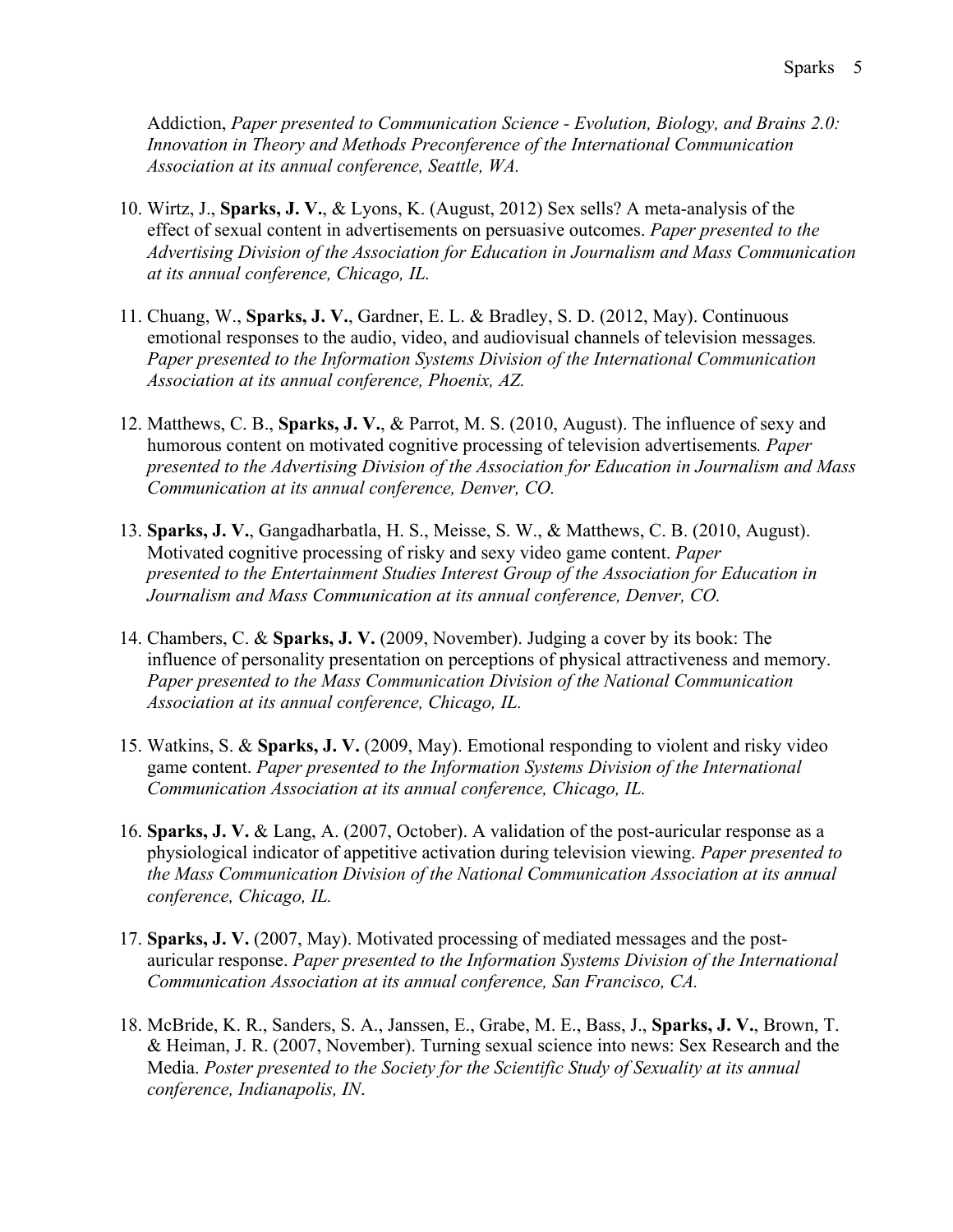- 19. **Sparks, J. V.** (2006, June). Preliminary report of results: Survey of journalists. *Results presented at the workshop Turning Sex Research into News: Sexual Science for the Public's Interest*, *Bloomington, IN*.
- 20. Lang, A., Derryberry, D., **Sparks, J. V.**, Park, B., Kurita, S., & Shyu, S. (2006, May). The effects of audio and video information density on available resources and encoding. *Paper presented to the Information Systems Division of the International Communication Association at its annual conference, Dresden, Germany.*
- 21. **Sparks, J. V.**, Lang, A., & Park, B. (2005, May). Separating production pacing from cognitive load: Does information trump structure? *Paper presented to the Information Systems Division of the International Communication Association at its annual conference, New York, NY.*
- 22. Haverhals, L., Bradley, S. D., Angelini, J. R., **Sparks, J. V.**, & Lang, A. (2004, November). Friendly announcers and disturbing warnings: A longitudinal analysis and comparison of prescription drug advertising. *Paper presented to the Health Communication division of the National Communication Association at its annual conference, Chicago, IL.*
- 23. Lang, A., Bradley, S. D., **Sparks, J. V.**, & Lee, S. (2004, May). Processing arousing information: Psychophysiological predictors of motivated attention, sensation seeking, and substance use. *Paper presented to the Information Systems Division of the International Communication Association at its annual conference, New Orleans, LA.*
- 24. Potter, R. F., Choi, J., Cummins, R. G., Lee, S., & **Sparks, J. V.** (2004, May). The impact of sports fan identification on cognitive processing of sports news. *Paper presented to the Information Systems Division of the International Communication Association at its annual conference, New Orleans, LA.*
- 25. **Sparks, J. V.**, Zhang, W., & Kanervo, E. (2002, November). Trust, news media use, civic engagement, and social capital after September 11, 2001. *Paper presented to the Midwest Association of Public Opinion Research at its annual conference, Chicago, IL.*

# **Teaching**

### *Awards*

*National Student Advertising Competition (NSAC), American Advertising Federation (AAF) District 6* Faculty Advisor, Third Place (in-track), 2015

*Board of Visitors Teaching Excellence Award* (2009) *The University of Alabama*, College of Communication and Information Sciences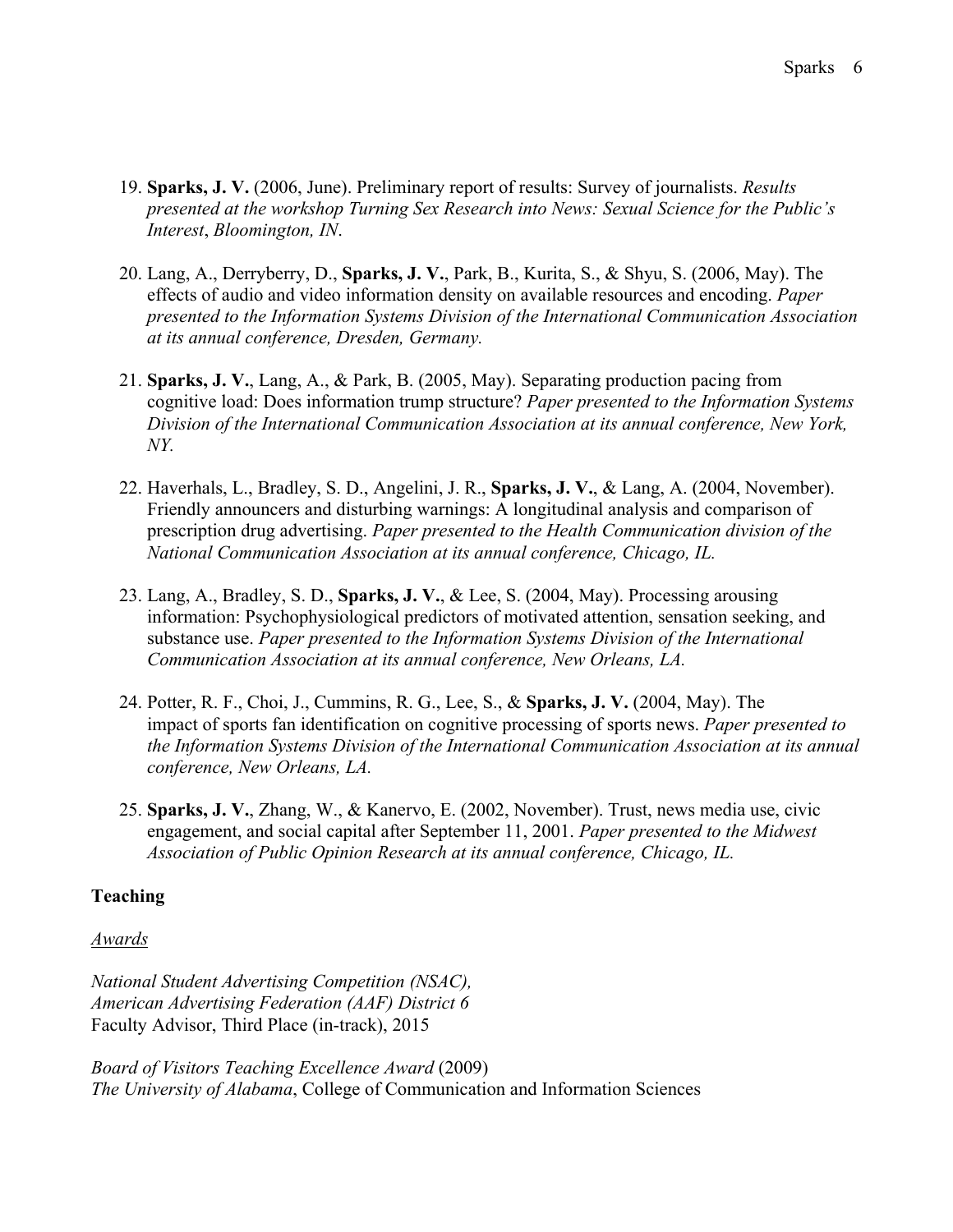#### *Teaching Experience*

*Ball State University, Department of Journalism*

*Fall 2021* Media and Society (JOUR 101)

*Fall 2020* Media and Society (JOUR 101) Media and Society (JOUR 101)

*Spring 2020* Introduction to Advertising (JOUR 250)

*Central Michigan University*, Department of Journalism

*2016 Spring* Principles of Advertising (JRN 360) Advertising Campaigns (JRN 466) Personal Branding (JRN 497p)

*2015 Fall* Principles of Advertising (JRN 360) Advertising Campaigns (JRN 466) Personal Branding (JRN 497p)

*2015 Spring*  Principles of Advertising (JRN 360) Sex, Violence, & the Media (JRN 397a)

*2014 Fall* Principles of Advertising (JRN 360) Sex, Violence, & the Media (JRN 397a) Advertising Campaign Management (JRN 497a)

*2014 Spring* Principles of Advertising (JRN 360) Sex, Violence, & the Media (JRN 397a)

*2013 Fall* Principles of Advertising (JRN 360) Advertising Media Planning (JRN 365)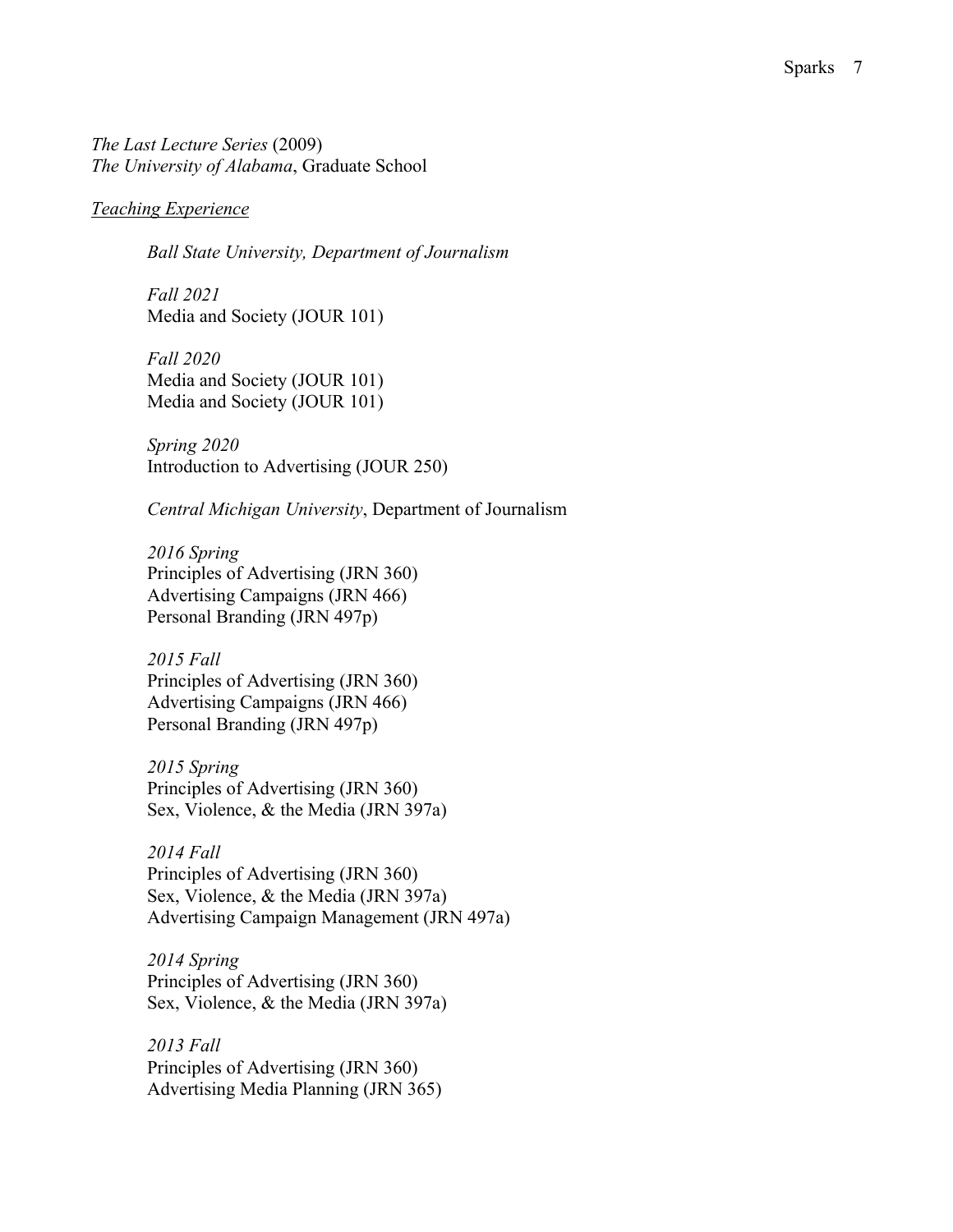*2013 Spring* Principles of Advertising (JRN 360) Advertising Campaigns (JRN 466)

*2012 Fall*  Principles of Advertising (JRN 360) Advertising Campaigns (JRN 466)

*Texas Tech University*, Department of Advertising

*2012 Spring*  Sex & Violence in the Media (ADV 4303/6315) Advertising Design and Layout (ADV 3361)

*2011 Fall*  Advanced Creative Strategies (ADV 4304) Advertising Design and Layout (ADV 3361)

*2011 Summer* Sex & Violence in the Media (ADV 4303/6315)

*2011 Spring* Research Methods (MCOM 5364) Principles of Advertising (ADV 3310)

*2010 Fall* Advertising Writing (ADV 3312) Advertising Theory (ADV 3330)

*2010 Spring* Advanced Mass Communication Theory Graduate Seminar (ADV 6315) Principles of Advertising (ADV 3310)

*2010 Summer* Sex & Violence in the Media (ADV 4303/6315)

*2009 Fall* Principles of Advertising (ADV 3310) Advertising Campaigns (ADV 4312)

*2009 Summer* Sex & Violence in the Media (ADV 4301/6315)

*The University of Alabama* (Tuscaloosa), Department of Telecommunication & Film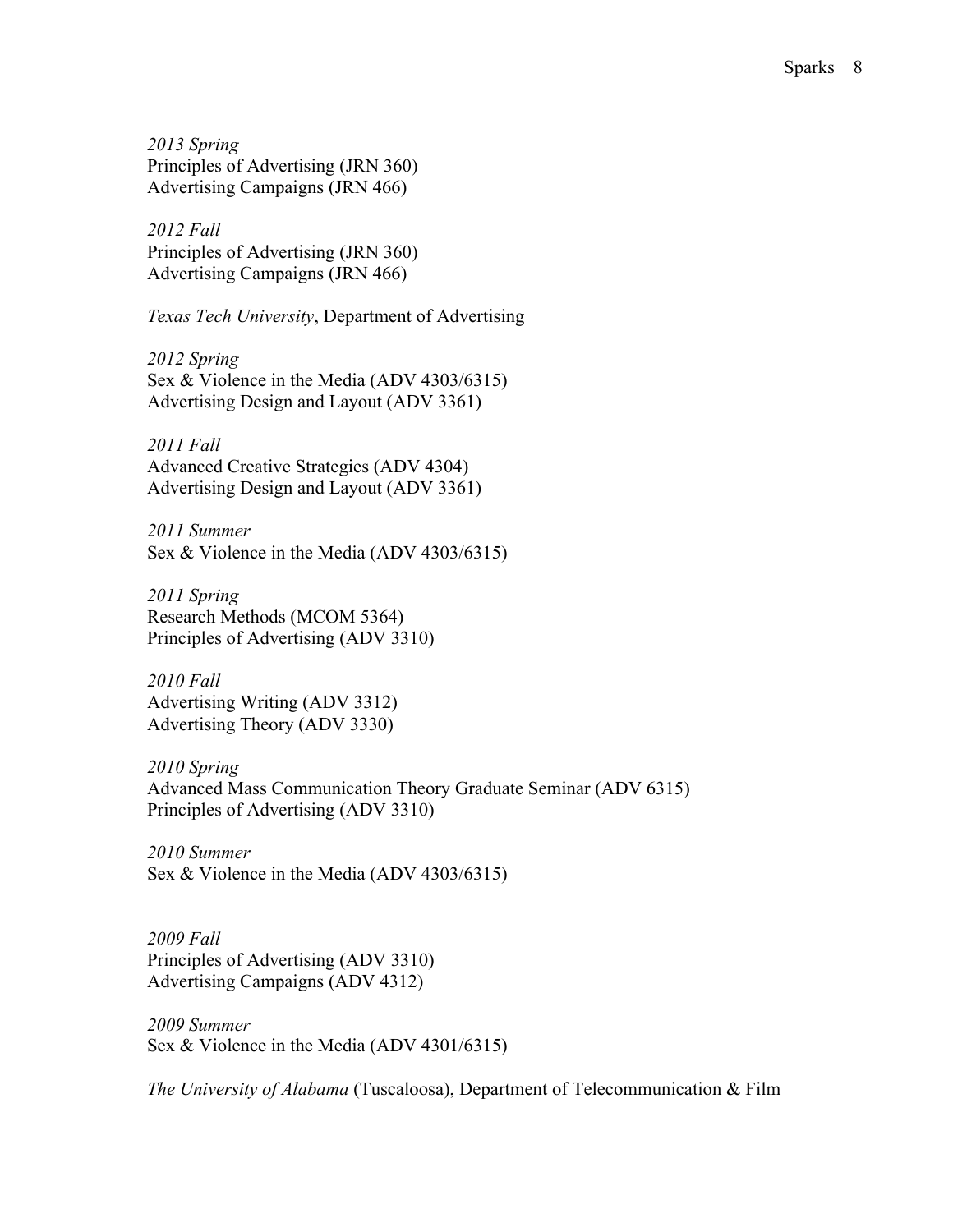*2008 Summer*  Special Topic: Sports and Media (Com 495/ TCF 444)

*2009 Spring*  Media Psychology (CIS 650) Special Topic: Media Psychology (TCF 444/544)

*2008 Fall*  Introduction to Telecommunication (TCF100) Mass Communication Theory (MC551)

*2008 Spring* Seminar in Telecommunication (TCF 553) Introduction to Mass Communication (MC 101)

*2007 Fall*  Seminar in Communication Theory (MC 551) Telecommunication Effects (TCF 420/TCF520)

*2007 Summer*  Special Topics: Sports and Media (TCF 444/COM 495) Introduction to Mass Communication (MC 101-026)

*2007 Spring* Introduction to Mass Communication (MC 101) Telecommunication Management (TCF 445)

*2006 Fall*  Media Programming (TCF 310)

*Teaching Assistantships*

*Indiana University* (Bloomington), Department of Telecommunications

*2005 Spring*  Design and Production (T206)

*2004 Fall* Politics and Media (T314)

*2003 Spring* Design and Production (T206)

*Adjunct Teaching Austin Peay State University*, Department of Speech, Communication & Theatre